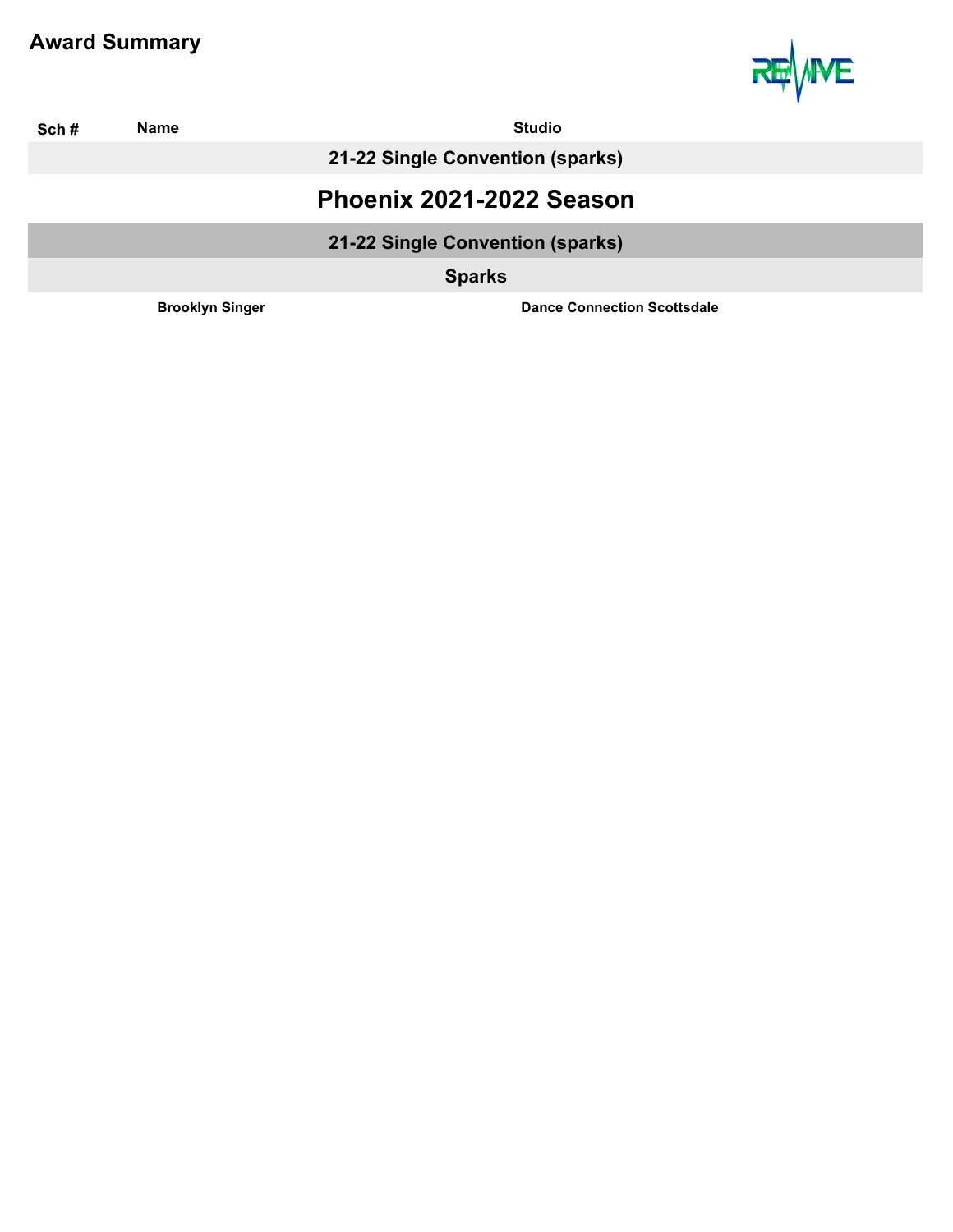I



| Sch#             | <b>Name</b>             | <b>Studio</b>                      |  |
|------------------|-------------------------|------------------------------------|--|
|                  |                         | Phoenix 2021-2022 Season           |  |
|                  |                         | <b>Mini</b>                        |  |
|                  |                         | 21-22 Single Convention            |  |
| 1                | <b>Solomon Okerlund</b> | The Dance Project North            |  |
| $\overline{2}$   | <b>Hanalei Dennis</b>   | <b>Set The Barre Dance</b>         |  |
| 3                | <b>Harper Huddle</b>    | <b>Soul Shock Dance Company</b>    |  |
| $\boldsymbol{9}$ | <b>Ellie Clyne</b>      | <b>Dance Connection Scottsdale</b> |  |
| 13               | <b>Isabelle Chan</b>    | <b>Soul Shock Dance Company</b>    |  |
| 14               | <b>Madyson Koch</b>     | <b>Bricks Studio</b>               |  |
| 17               | Juniper Wakefield       | <b>Set The Barre Dance</b>         |  |
| 19               | <b>Holly Chavez</b>     | <b>Soul Shock Dance Company</b>    |  |
| 24               | <b>Callie Evarkiou</b>  | <b>Bricks Studio</b>               |  |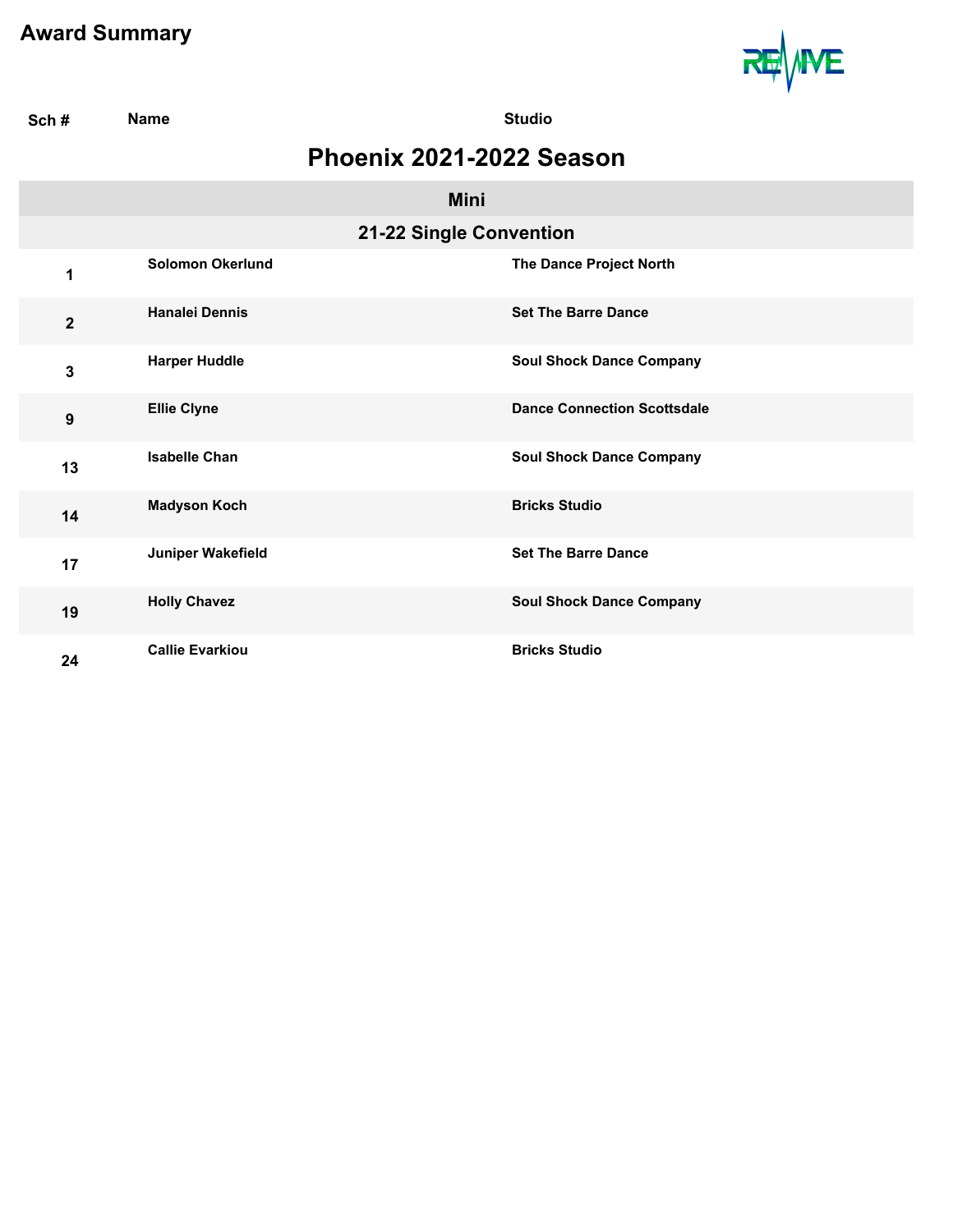

| Sch# | <b>Name</b>               | <b>Studio</b>                      |  |
|------|---------------------------|------------------------------------|--|
|      | 21-22 Single Convention   |                                    |  |
|      | Phoenix 2021-2022 Season  |                                    |  |
|      |                           | 21-22 Single Convention            |  |
|      |                           | <b>Juniors</b>                     |  |
| 56   | Santanna Johnson          | <b>Set The Barre Dance</b>         |  |
| 65   | Jenna Hansen              | Dance Studio 111                   |  |
| 74   | <b>Alexandria Fimbres</b> | <b>COlab The Company</b>           |  |
| 81   | <b>Isabella Ledesma</b>   | <b>Set The Barre Dance</b>         |  |
| 92   | <b>Halle Kappes</b>       | <b>Soul Shock Dance Company</b>    |  |
| 60   | <b>Stella Barrett</b>     | <b>AVANTI Dance Company</b>        |  |
| 70   | <b>Claire Wirick</b>      | <b>Dance Connection Scottsdale</b> |  |
| 88   | <b>Charlie Simon</b>      | <b>Dance Connection Scottsdale</b> |  |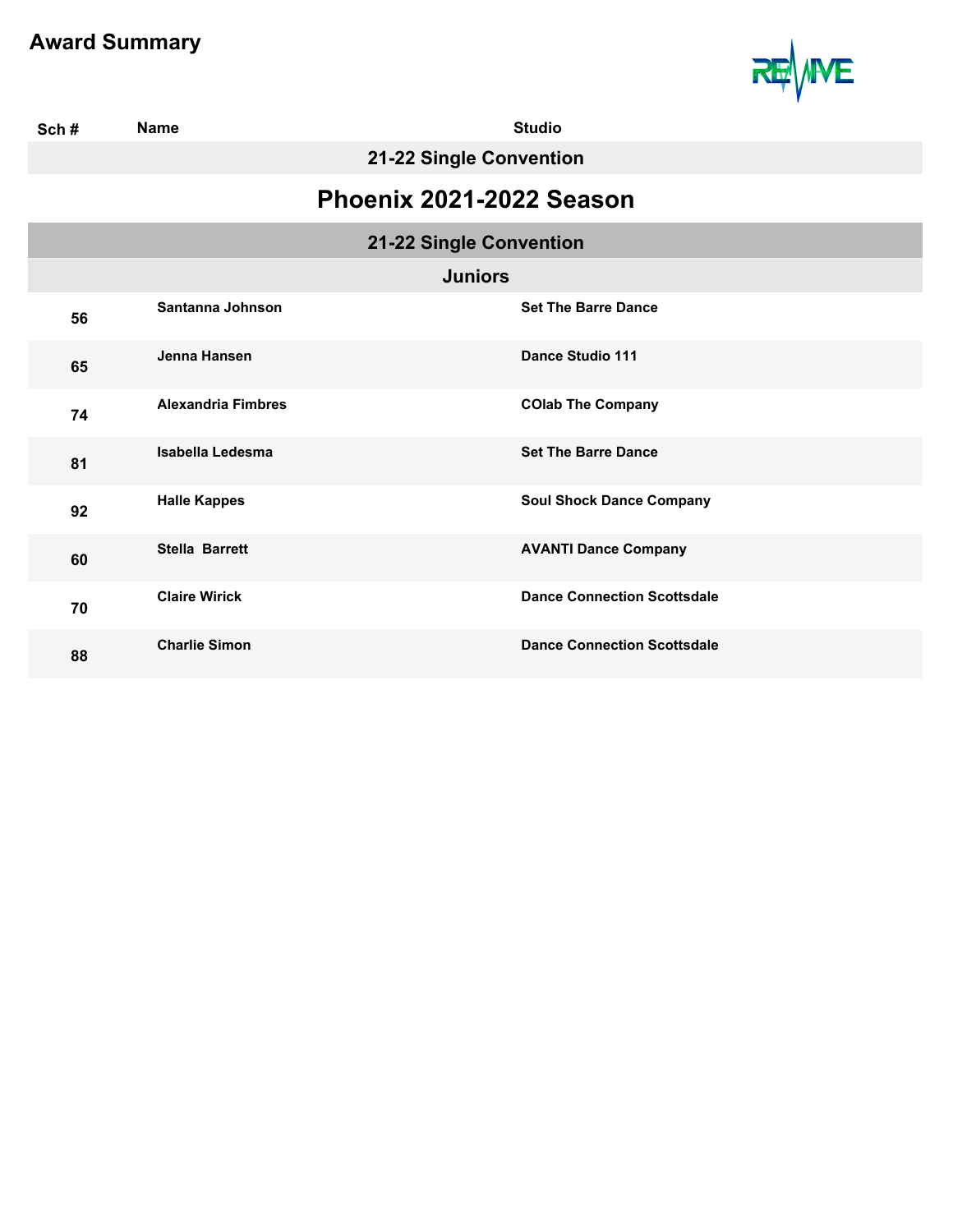

| Sch# | <b>Studio</b><br><b>Name</b> |                         |                                    |  |
|------|------------------------------|-------------------------|------------------------------------|--|
|      | 21-22 Single Convention      |                         |                                    |  |
|      | Phoenix 2021-2022 Season     |                         |                                    |  |
|      |                              | 21-22 Single Convention |                                    |  |
|      | <b>Teens</b>                 |                         |                                    |  |
| 127  | Sophia Riella                |                         | <b>Western NV Performing Arts</b>  |  |
| 146  | <b>Ella Erickson</b>         |                         | <b>Dance Connection Scottsdale</b> |  |
| 160  | Olivia Figueroa              |                         | <b>Soul Shock Dance Company</b>    |  |
| 153  | <b>Annalise Hansen</b>       |                         | <b>Soul Shock Dance Company</b>    |  |
| 162  | <b>Jadyn Trevino</b>         |                         | <b>Soul Shock Dance Company</b>    |  |
| 170  | <b>Tasi Fortner</b>          |                         | The Dance Project North            |  |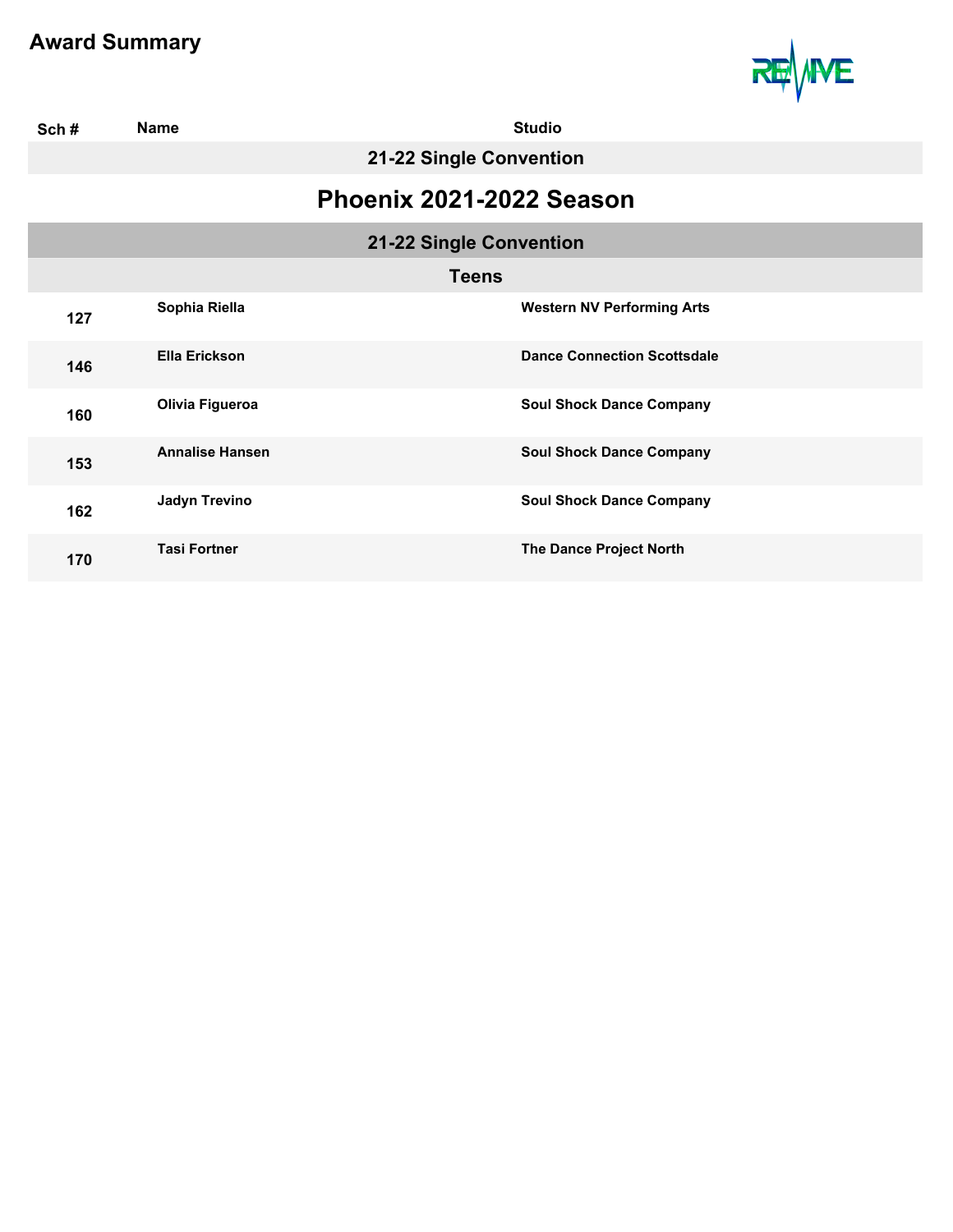

| Sch# | <b>Name</b>              | <b>Studio</b>                     |  |
|------|--------------------------|-----------------------------------|--|
|      | 21-22 Single Convention  |                                   |  |
|      | Phoenix 2021-2022 Season |                                   |  |
|      |                          | 21-22 Single Convention           |  |
|      |                          | <b>Seniors</b>                    |  |
| 201  | <b>Presley Bowen</b>     | <b>Soul Shock Dance Company</b>   |  |
| 202  | Ze'von Johnson           | <b>Soul Shock Dance Company</b>   |  |
| 211  | <b>Tobias Okerlund</b>   | The Dance Project North           |  |
| 218  | <b>Amelia Bennett</b>    | <b>Soul Shock Dance Company</b>   |  |
| 223  | <b>Christina Vangeel</b> | <b>Western NV Performing Arts</b> |  |
| 215  | <b>Ashlynn Palmer</b>    | <b>Soul Shock Dance Company</b>   |  |
| 219  | <b>Kelsey Lopez</b>      | <b>Soul Shock Dance Company</b>   |  |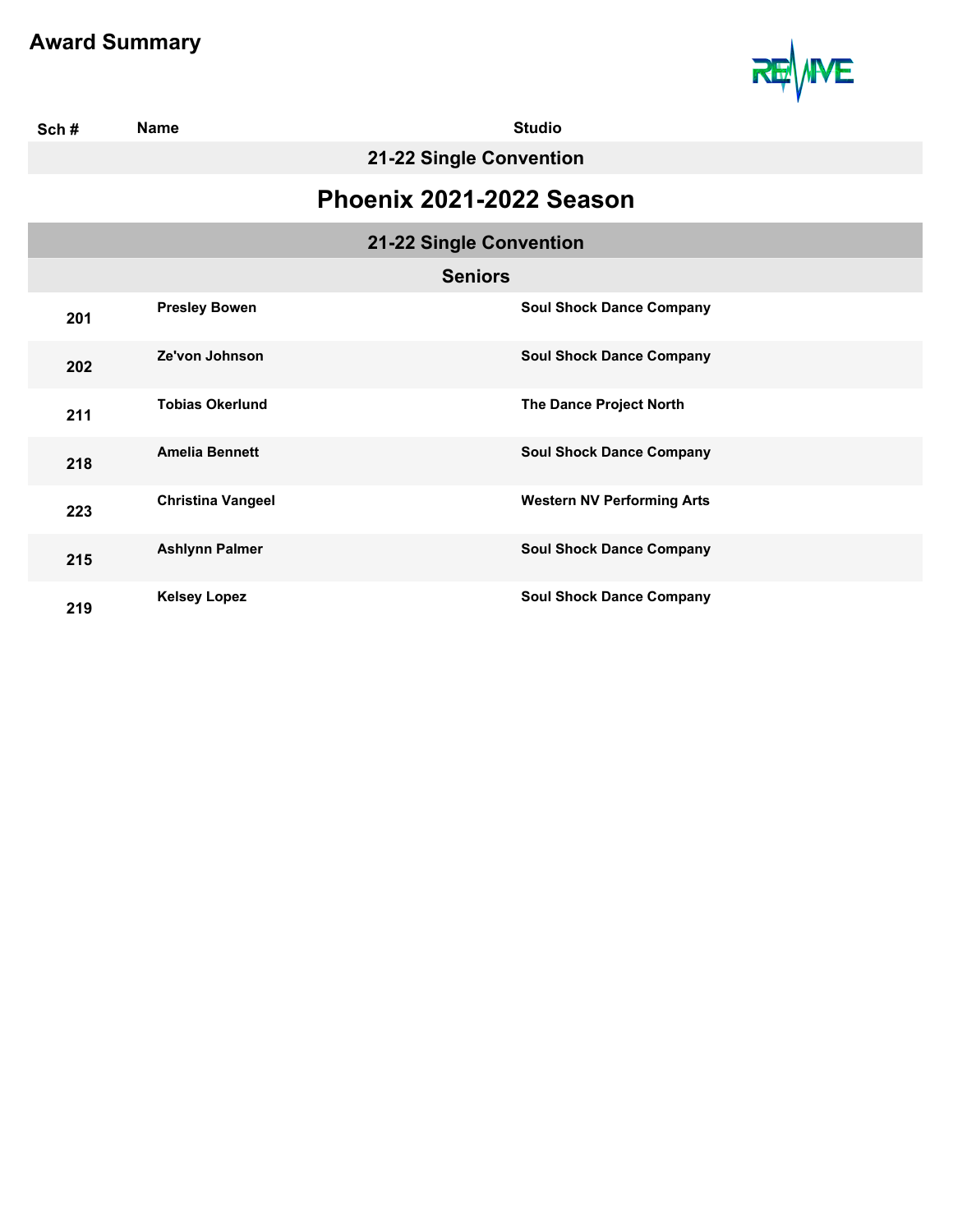

| Sch# | <b>Name</b>        | <b>Studio</b>                      |  |  |
|------|--------------------|------------------------------------|--|--|
|      |                    | 21-22 Elite Honored Dancer Nominee |  |  |
|      |                    | Phoenix 2021-2022 Season           |  |  |
|      |                    | 21-22 Elite Honored Dancer Nominee |  |  |
|      |                    | <b>Minis</b>                       |  |  |
| 10   | <b>Lucy Wirick</b> | <b>Dance Connection Scottsdale</b> |  |  |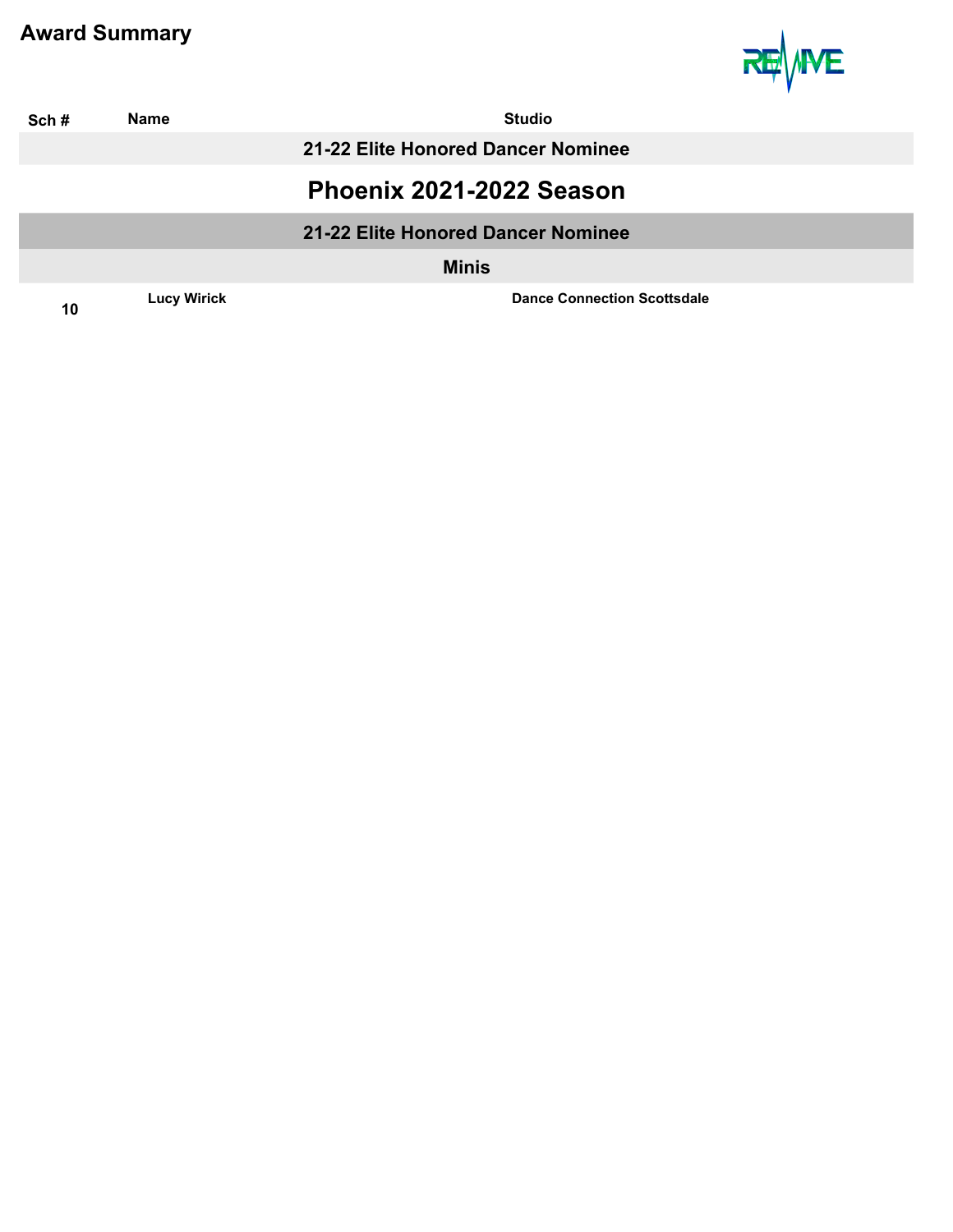

| Sch#           | <b>Name</b>              | <b>Studio</b>                      |  |
|----------------|--------------------------|------------------------------------|--|
|                |                          | 21-22 Elite Honored Dancer Nominee |  |
|                | Phoenix 2021-2022 Season |                                    |  |
|                |                          | 21-22 Elite Honored Dancer Nominee |  |
| <b>Juniors</b> |                          |                                    |  |
| 51             | <b>Kamryn Smith</b>      | <b>Soul Shock Dance Company</b>    |  |
| 63             | <b>Audrey Colbert</b>    | <b>Soul Shock Dance Company</b>    |  |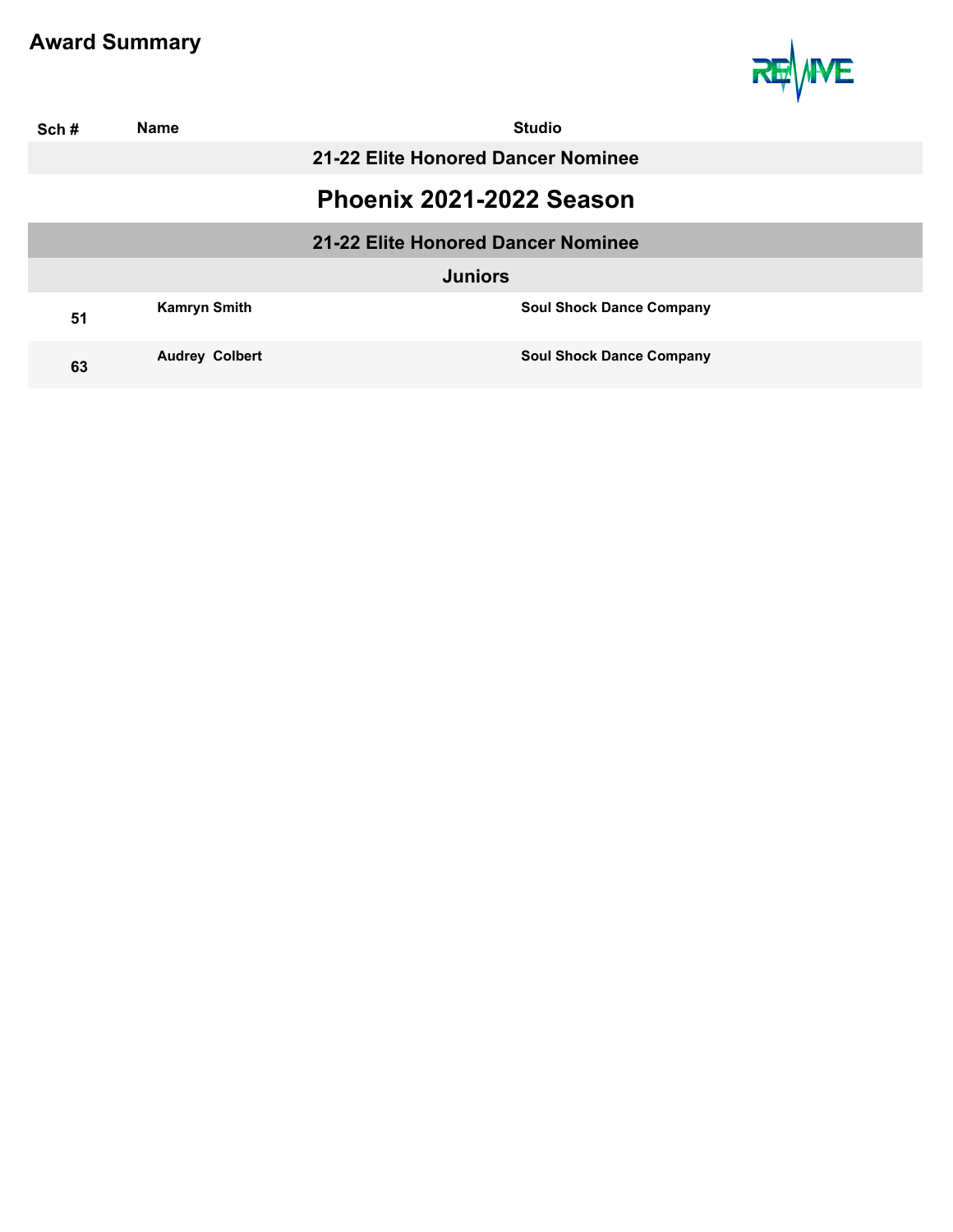

| Sch# | <b>Name</b>             |                                    | <b>Studio</b>                          |  |
|------|-------------------------|------------------------------------|----------------------------------------|--|
|      |                         | 21-22 Elite Honored Dancer Nominee |                                        |  |
|      |                         | Phoenix 2021-2022 Season           |                                        |  |
|      |                         | 21-22 Elite Honored Dancer Nominee |                                        |  |
|      |                         | <b>Teens</b>                       |                                        |  |
| 162  | <b>Jadyn Trevino</b>    |                                    | <b>Soul Shock Dance Company</b>        |  |
|      |                         | 21-22 Honored Dancer Nominee       |                                        |  |
|      |                         | <b>Teens</b>                       |                                        |  |
| 129  | <b>Audrey Saulnier</b>  |                                    | <b>Dance Connection Scottsdale</b>     |  |
| 131  | <b>Bella Yeck</b>       |                                    | <b>Soul Shock Dance Company</b>        |  |
| 132  | <b>Ellie Duffin</b>     |                                    | <b>Dance Connection 2</b>              |  |
| 135  | <b>Keegan Ponte</b>     |                                    | <b>Dance Connection Scottsdale</b>     |  |
| 137  | <b>Gussie Kean</b>      |                                    | <b>Dance Connection Scottsdale</b>     |  |
| 138  | <b>Susie Miller</b>     |                                    | <b>Soul Shock Dance Company</b>        |  |
| 139  | <b>Ava Jackson</b>      |                                    | <b>Dance Connection Scottsdale</b>     |  |
| 141  | <b>Chloe Bailey</b>     |                                    | <b>Dance Connection 2</b>              |  |
| 142  | <b>Ellie Krull</b>      |                                    | <b>Dance Impressions</b>               |  |
| 147  | Keira Helm              |                                    | <b>Dance Connection Scottsdale</b>     |  |
| 152  | <b>June Hurley</b>      |                                    | <b>AVANTI Dance Company</b>            |  |
| 154  | <b>Jubilee Okerlund</b> |                                    | The Dance Project North                |  |
| 155  | Georgia Easton          |                                    | <b>Miami Dance Collective</b>          |  |
| 161  | <b>Kalen Latin</b>      |                                    | <b>Next Step Dance Performing Arts</b> |  |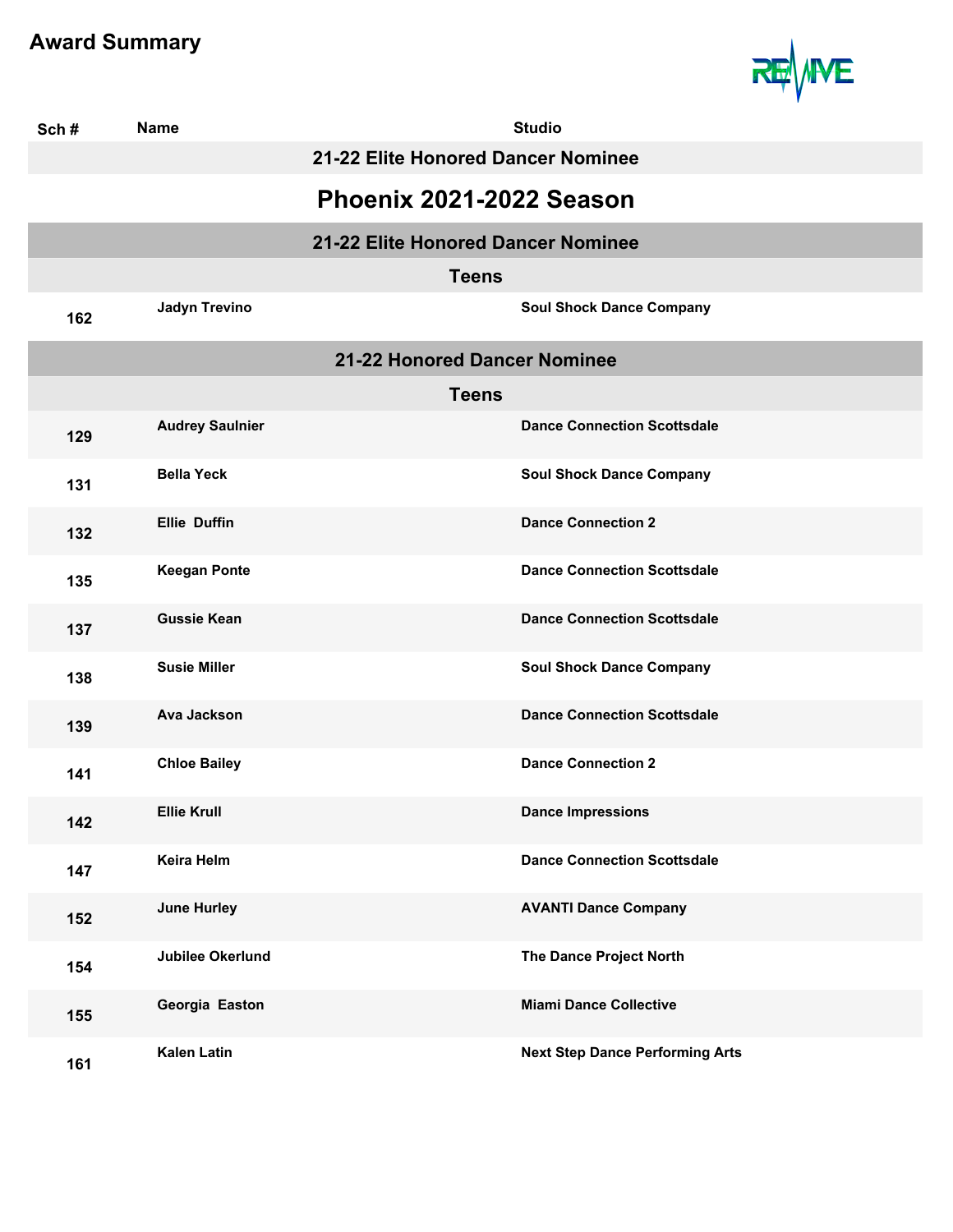

| Sch# | <b>Name</b>              | <b>Studio</b>                      |
|------|--------------------------|------------------------------------|
| 164  | Hayleigh Ranf            | <b>Soul Shock Dance Company</b>    |
| 166  | <b>Maeleigh Merillat</b> | <b>Soul Shock Dance Company</b>    |
| 146  | Ella Erickson            | <b>Dance Connection Scottsdale</b> |